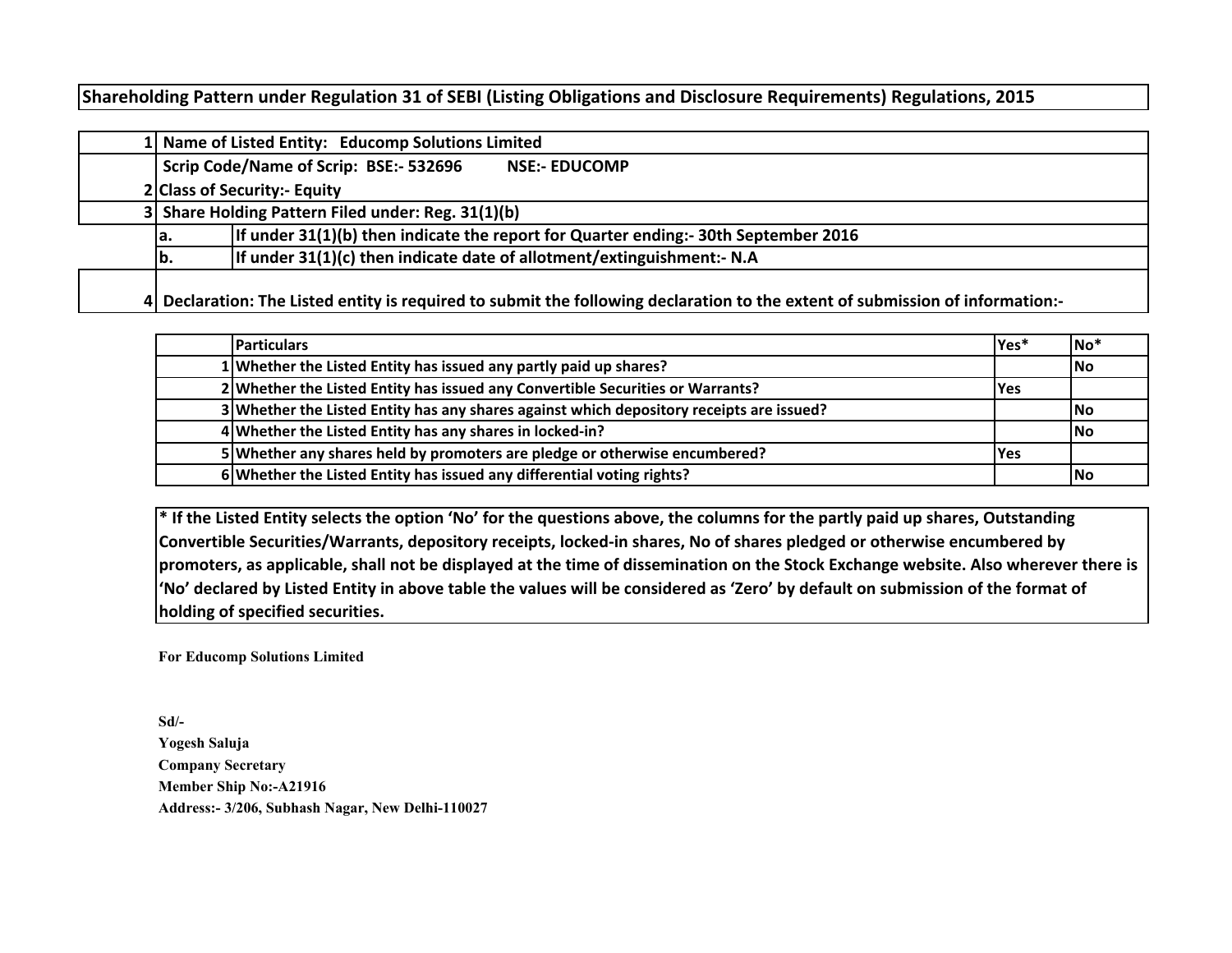**Educomp Solutions Limited Table I - Summary Statement holding of specified securities**

| Category | Category of shareholder              | <b>Number of</b>            | No. of fully paid No. of      |                          | No. of                         | <b>Total nos. shares</b>    | Shareholding as a Number of Voting Rights held in each class of securities |             |                   |           |                            |                                                      | No. of Shares Shareholding, as Number of Locked in                |         |                                     | Number of Shares pledged or | Number of equity                     |           |
|----------|--------------------------------------|-----------------------------|-------------------------------|--------------------------|--------------------------------|-----------------------------|----------------------------------------------------------------------------|-------------|-------------------|-----------|----------------------------|------------------------------------------------------|-------------------------------------------------------------------|---------|-------------------------------------|-----------------------------|--------------------------------------|-----------|
|          |                                      |                             | shareholders up equity shares | Partly                   | shares                         | held                        | % of total no. of                                                          |             |                   |           |                            | Jnderlying                                           | a % assuming full shares                                          |         |                                     | otherwise encumbered        | shares held in                       |           |
|          |                                      |                             | held                          | paid-up                  | underlyin                      |                             | shares (calculated                                                         |             |                   |           |                            | Outstanding                                          | conversion of                                                     |         |                                     | dematerialised              |                                      |           |
|          |                                      |                             |                               | equity<br>shares<br>held | <b>Depositor</b><br>y Receipts |                             | as per SCRR, 1957) No of Voting Rights                                     |             |                   |           | Total as a %<br>of (A+B+C) | convertible<br>securities<br>including)<br>Warrants) | convertible<br>securities (as a<br>percentage of<br>diluted share | No. (a) | As a % of<br>total<br><b>Shares</b> | No. (a)                     | As a % of<br>total Shares<br>held(b) | form      |
|          |                                      |                             |                               |                          |                                |                             |                                                                            | Class eg: X | Class eg: y Total |           |                            |                                                      | capital)                                                          |         | held(b)                             |                             |                                      |           |
|          |                                      |                             |                               |                          |                                |                             |                                                                            |             |                   |           |                            |                                                      |                                                                   |         |                                     |                             |                                      |           |
| (1)      | (II)                                 | (III)                       | (IV)                          | (V)                      | (VI)                           | $(VII) = (IV)+(V)+$<br>(VI) | (VIII)As a % of<br>$(A+B+C2)$                                              | (IX)        |                   |           |                            |                                                      | (XI)= (VII)+(X) As<br>a % of (A+B+C2)                             | (XII)   |                                     | (XIII)                      |                                      | (XIV)     |
| (A)      | <b>Promoter &amp; Promoter Group</b> |                             | 54838245                      |                          |                                | 54838245                    | 44.7779                                                                    | 54838245    | $\Omega$          | 54838245  | 44.7779                    |                                                      | 43.7190                                                           |         | 0.0000<br>ΩL                        | 47553645                    | 86.7162                              | 54838245  |
| (B)      | Public                               | 133578                      | 67628923                      |                          |                                | 67628923                    | 55.2221                                                                    | 67628923    |                   | 67628923  | 55.2221                    | 2966175                                              | 56.2810                                                           |         | 0.0000 NA                           |                             | <b>NA</b>                            | 67622703  |
| (C)      | Non Promoter - Non Public            |                             |                               |                          |                                |                             |                                                                            |             |                   |           |                            |                                                      | 0.0000                                                            |         | 0.0000 NA                           |                             | <b>NA</b>                            |           |
| (C1)     | <b>Shares Underlying DRs</b>         |                             |                               |                          |                                |                             | 0.0000                                                                     |             |                   |           | 0.0000                     |                                                      | 0.0000                                                            |         | 0.0000 NA                           |                             | <b>NA</b>                            |           |
|          |                                      |                             |                               |                          |                                |                             |                                                                            |             |                   |           |                            |                                                      |                                                                   |         |                                     |                             |                                      |           |
| (C2)     | <b>Shares Held By Employee Trust</b> |                             |                               |                          |                                |                             | 0.0000                                                                     |             |                   |           | 0.0000                     |                                                      | 0.0000                                                            |         | 0.0000 NA                           |                             | <b>INA</b>                           |           |
|          | <b>Total</b>                         | 133584                      | 122467168                     |                          |                                | 122467168                   | 100.0000                                                                   | 122467168   |                   | 122467168 | 100.0000                   | 2966175                                              | 100.0000                                                          |         | 0.0000<br><b>n</b>                  | 47553645                    | 38.8300                              | 122460948 |
|          | Note -Total No. of Bonds - 10,       | Conversion<br><b>TOM OF</b> |                               |                          |                                |                             |                                                                            |             |                   |           |                            |                                                      |                                                                   |         |                                     |                             |                                      |           |

**Note -Total No. of Bonds - 10, Conversion Price - Rs. 188.62** USD Conversion Rate - 1USD = INR 55.948 Resultant No. of Shares 2966175 USD Conv.<br>Resultant No. of

**For Educomp Solutions Limited**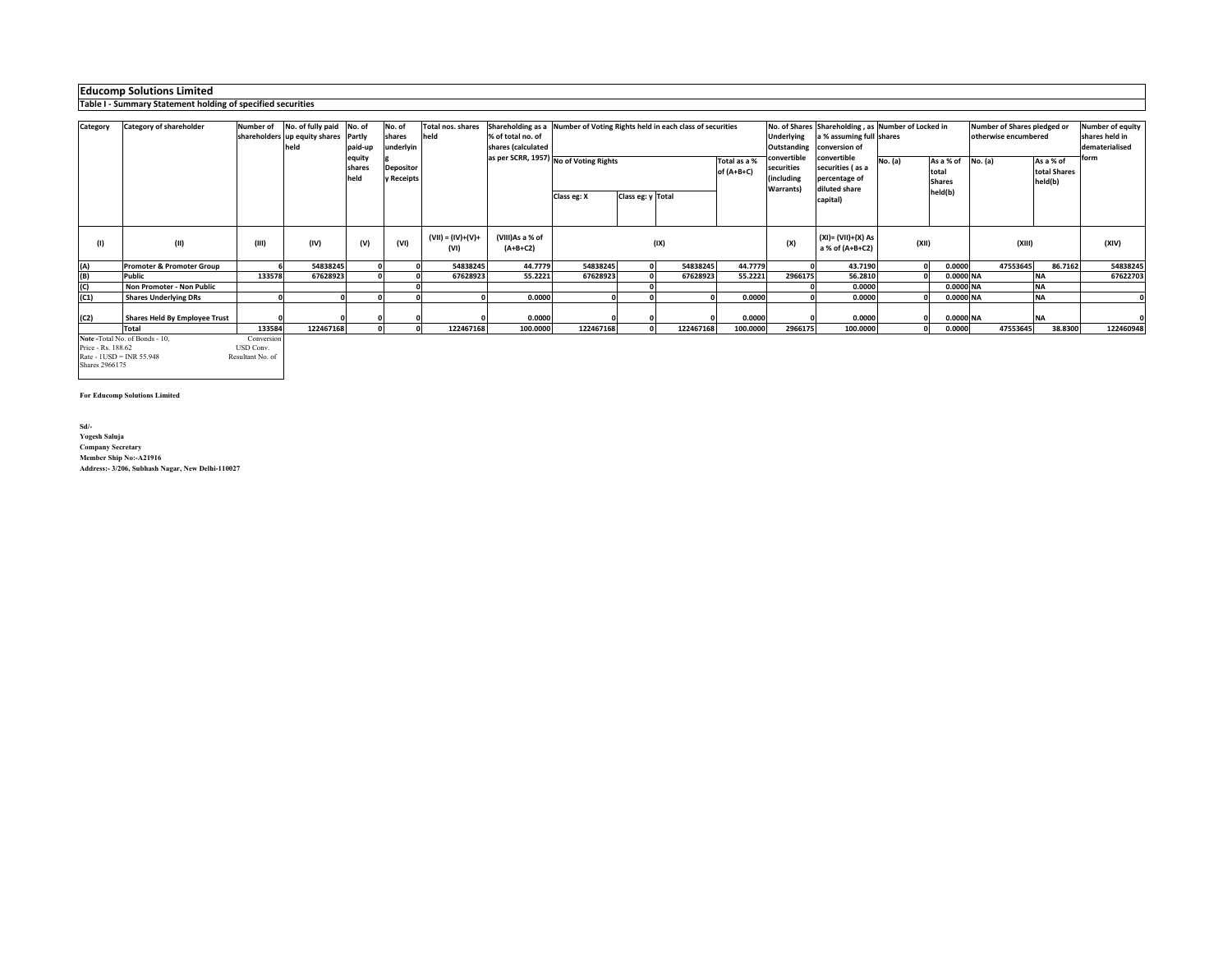## **Educomp Solutions Limited**

**Table II (I)(a)- Statement showing shareholding pattern of the Promoter and Promoter Group**

| Category | <b>Category &amp; Name of</b><br>shareholders                    | PAN  | Nos. of<br>ers | No. of fully paid No. of<br>sharehold up equity shares Partly<br>held | paid-up                   | No. of<br>shares<br>underlyin  | Total nos. shares Shareholding Number of Voting Rights held in each class of securities<br>held | as a % of<br>total no. of                      |                     |                   |          |                            | No. of<br>$g$ , as a %<br><b>Shares</b><br><b>Underlyin</b> assuming |                                                        | Shareholdin Number of Locked in<br>shares |                                     | Number of Shares pledged or<br>otherwise encumbered | Number of<br>equity shares<br>held in |                        |
|----------|------------------------------------------------------------------|------|----------------|-----------------------------------------------------------------------|---------------------------|--------------------------------|-------------------------------------------------------------------------------------------------|------------------------------------------------|---------------------|-------------------|----------|----------------------------|----------------------------------------------------------------------|--------------------------------------------------------|-------------------------------------------|-------------------------------------|-----------------------------------------------------|---------------------------------------|------------------------|
|          |                                                                  |      |                |                                                                       | lequity<br>shares<br>held | <b>Depositor</b><br>y Receipts |                                                                                                 | shares<br>(calculated as<br>per SCRR,<br>1957) | No of Voting Rights |                   |          | Total as a %<br>of (A+B+C) |                                                                      | full<br>Outstandi conversion<br>convertibl convertible | No. (a)                                   | As a % of<br>total<br><b>Shares</b> | No. (a)                                             | As a % of<br>total Shares<br>held(b)  | dematerialised<br>form |
|          |                                                                  |      |                |                                                                       |                           |                                |                                                                                                 |                                                | Class eg: X         | Class eg: y Total |          |                            | securities las a                                                     | securities (<br>including percentage                   |                                           | held(b)                             |                                                     |                                       |                        |
|          | (1)                                                              | (11) | (III)          | (IV)                                                                  | (V)                       | (VI)                           | $(VII) = (IV)+(V)+$<br>(VI)                                                                     | (VIII) As a %<br>of (A+B+C2)                   |                     |                   | (IX)     |                            | (X)                                                                  | $(XI) =$<br>$(VII)+(X)$ As a<br>% of                   | (XII)                                     |                                     | (XIII)                                              |                                       | (XIV)                  |
|          | Indian                                                           |      |                |                                                                       |                           |                                |                                                                                                 |                                                |                     |                   |          |                            |                                                                      |                                                        |                                           |                                     |                                                     |                                       |                        |
| (a)      | Individuals / Hindu Undivided<br>Family                          |      |                | 47553645                                                              |                           |                                | 47553645                                                                                        | 38.8297                                        | 47553645            |                   | 47553645 | 38.8297                    |                                                                      | 37.9115                                                |                                           | 0.0000                              | 47553645                                            | 100.0000                              | 47553645               |
|          | Shantanu Prakash                                                 |      |                | 44315205                                                              |                           |                                | 4431520                                                                                         | 36.1854                                        | 4431520             |                   | 44315205 | 36.1854                    |                                                                      | 35.3297                                                |                                           | 0.0000                              | 44315205                                            | 100.0000                              | 44315205               |
|          | Anjlee Prakash                                                   |      |                | 3238440                                                               |                           |                                | 3238440                                                                                         | 2.6443                                         | 3238440             |                   | 3238440  | 2.6443                     |                                                                      | 2.5818                                                 |                                           | 0.0000                              | 3238440                                             | 100.0000                              | 3238440                |
|          | <b>Central Government / State</b>                                |      |                |                                                                       |                           |                                |                                                                                                 |                                                |                     |                   |          |                            |                                                                      |                                                        |                                           |                                     |                                                     |                                       |                        |
| (b)      | Government(s)                                                    |      |                |                                                                       |                           |                                |                                                                                                 | 0.0000                                         |                     |                   |          | 0.0000                     |                                                                      | 0.0000                                                 |                                           | 0.0000                              |                                                     | 0.0000                                | $\Omega$               |
| (c)      | <b>Financial Institutions / Banks</b>                            |      |                |                                                                       |                           |                                |                                                                                                 | 0.0000                                         |                     |                   |          | 0.0000                     |                                                                      | 0.0000                                                 |                                           | 0.0000                              |                                                     | 0.0000                                | $\Omega$               |
| (d)      | Any Other (Specify)                                              |      |                | 7284600                                                               |                           |                                | 7284600                                                                                         | 5.9482                                         | 7284600             |                   | 7284600  | 5.9482                     |                                                                      | 5.8075                                                 |                                           | 0.0000                              |                                                     | 0.0000                                | 7284600                |
|          | <b>Bodies Corporate</b>                                          |      |                | 7284600                                                               |                           |                                | 7284600                                                                                         | 5.9482                                         | 7284600             |                   | 7284600  | 5.9482                     |                                                                      | 5.8075                                                 |                                           | 0.0000                              |                                                     | 0.0000                                | 7284600                |
|          | A P Eduvision Pvt Ltd                                            |      |                | 7284600                                                               |                           |                                | 728460                                                                                          | 5.9482                                         | 7284600             |                   | 7284600  | 5.9482                     |                                                                      | 5.8075                                                 |                                           | 0.0000                              |                                                     | 0.0000                                | 7284600                |
|          | Sub Total (A)(1)                                                 |      |                | 54838245                                                              |                           |                                | 54838245                                                                                        | 44.7779                                        | 54838245            |                   | 54838245 | 44.7779                    |                                                                      | 43.7190                                                |                                           | 0.0000                              | 47553645                                            | 86.7162                               | 54838245               |
|          | Foreign                                                          |      |                |                                                                       |                           |                                |                                                                                                 |                                                |                     |                   |          |                            |                                                                      |                                                        |                                           |                                     |                                                     |                                       |                        |
|          | <b>Individuals (Non-Resident</b><br>Individuals / Foreign        |      |                |                                                                       |                           |                                |                                                                                                 |                                                |                     |                   |          |                            |                                                                      |                                                        |                                           |                                     |                                                     |                                       |                        |
| (a)      | Individuals)                                                     |      |                |                                                                       |                           |                                |                                                                                                 | 0.0000                                         |                     |                   |          | 0.0000                     |                                                                      | 0.0000                                                 |                                           | 0.0000                              |                                                     | 0.0000                                | $\mathbf{0}$           |
| (b)      | Government                                                       |      |                |                                                                       |                           |                                |                                                                                                 | 0.0000                                         |                     |                   |          | 0.0000                     |                                                                      | 0.0000                                                 |                                           | 0.0000                              |                                                     | 0.0000                                | $\mathbf 0$            |
| (c)      | <b>Institutions</b>                                              |      |                |                                                                       |                           |                                |                                                                                                 | 0.0000                                         |                     |                   |          | 0.0000                     |                                                                      | 0.0000                                                 |                                           | 0.0000                              |                                                     | 0.0000                                | $\Omega$               |
| (d)      | <b>Foreign Portfolio Investor</b>                                |      |                |                                                                       |                           |                                |                                                                                                 | 0.0000                                         |                     |                   |          | 0.0000                     |                                                                      | 0.0000                                                 |                                           | 0.0000                              |                                                     | 0.0000                                | $\Omega$               |
| (e)      | Any Other (Specify)                                              |      |                |                                                                       |                           |                                |                                                                                                 | 0.0000                                         |                     |                   |          | 0.0000                     |                                                                      | 0.0000                                                 |                                           | 0.0000                              |                                                     | 0.0000                                | $\Omega$               |
|          | Sub Total (A)(2)                                                 |      |                |                                                                       |                           |                                |                                                                                                 | 0.0000                                         |                     |                   |          | 0.0000                     |                                                                      | 0.0000                                                 |                                           | 0.0000                              |                                                     | 0.0000                                |                        |
|          | <b>Total Shareholding Of Promoter</b><br>And Promoter Group (A)= |      |                |                                                                       |                           |                                |                                                                                                 |                                                |                     |                   |          |                            |                                                                      |                                                        |                                           |                                     |                                                     |                                       |                        |
|          | $(A)(1)+(A)(2)$                                                  |      |                | 54838245                                                              |                           |                                | 54838245                                                                                        | 44.7779                                        | 54838245            |                   | 54838245 | 44.7779                    |                                                                      | 43.7190                                                |                                           | 0.0000                              | 47553645                                            | 86.7162                               | 54838245               |

**Details of Shares which remain unclaimed may be given hear along with details such as number of shareholders, outstanding shares held in demat/unclaimed suspense account, voting rights which are frozen etc.**

**Note:** 

**(1) PAN would not be displayed on website of Stock Exchange(s)** 

**(2) The term 'Encumbrance' has the same meaning as assigned under regulation 28(3) of SEBI (Substantial Acquisition of Shares and Takeovers) Regulations, 2011.**

**For Educomp Solutions Limited**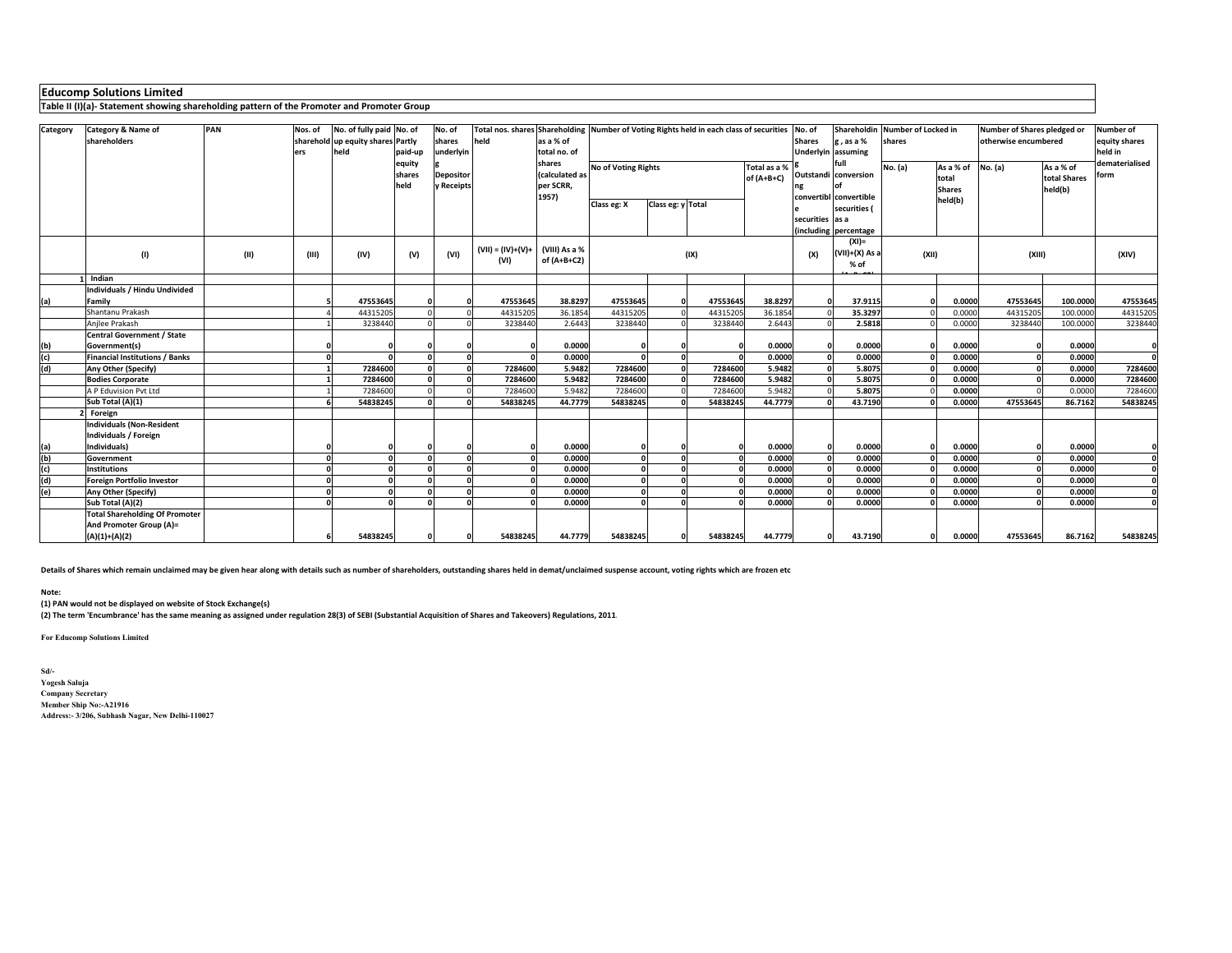|            | <b>Educomp Solutions Limited</b><br>Table III - Statement showing shareholding pattern of the Public shareholder |                |                                                           |                             |                                                    |                             |                                         |                                                                                              |                   |          |                            |                                                   |                                                    |                                         |                                     |                                                               |                                     |                                                      |
|------------|------------------------------------------------------------------------------------------------------------------|----------------|-----------------------------------------------------------|-----------------------------|----------------------------------------------------|-----------------------------|-----------------------------------------|----------------------------------------------------------------------------------------------|-------------------|----------|----------------------------|---------------------------------------------------|----------------------------------------------------|-----------------------------------------|-------------------------------------|---------------------------------------------------------------|-------------------------------------|------------------------------------------------------|
|            |                                                                                                                  |                |                                                           |                             |                                                    |                             |                                         |                                                                                              |                   |          |                            |                                                   |                                                    |                                         |                                     |                                                               |                                     |                                                      |
| Category   | PAN<br>Category & Name of<br>shareholders                                                                        | Nos. of        | No. of fully paid<br>shareholder up equity shares<br>held | No. of<br>Partly<br>paid-up | No. of<br>shares<br>underlyin                      | held                        | % of total no. of<br>shares (calculated | Total nos. shares Shareholding as a Number of Voting Rights held in each class of securities |                   |          |                            | No. of Shares<br><b>Underlying</b><br>Outstanding | ing , as a                                         | Sharehold Number of Locked in<br>shares |                                     | <b>Number of Shares</b><br>pledged or otherwise<br>encumbered |                                     | Number of equity<br>shares held in<br>dematerialised |
|            |                                                                                                                  |                |                                                           | equity<br>shares<br>held    | <b>Depositor</b><br>y Receipts                     |                             | as per SCRR,<br>1957)                   | No of Voting Rights                                                                          |                   |          | Total as a %<br>of (A+B+C) | onvertible:<br>ecurities<br>(including            | assuming<br>full<br>conversio                      | No. (a)                                 | As a % of<br>total<br><b>Shares</b> | No. (a)                                                       | As a % of<br>total<br><b>Shares</b> | orm                                                  |
|            |                                                                                                                  |                |                                                           |                             |                                                    |                             |                                         | Class eg: X                                                                                  | Class eg: y Total |          |                            | Warrants)                                         | n of<br>convertibl                                 |                                         | held(b)                             |                                                               | held(b)                             |                                                      |
|            | (1)<br>(II)                                                                                                      | (III)          | (IV)                                                      | (V)                         | (VI)                                               | $(VII) = (IV)+(V)+$<br>(VI) | (VIII) As a % of<br>$(A+B+C2)$          |                                                                                              |                   | (IX)     |                            | (X)                                               | securities<br>$(XI) =$<br>$(VII)+(X)$<br>As a % of | (XII)                                   |                                     | (XIII)                                                        |                                     | (XIV)                                                |
|            | 1 Institutions                                                                                                   |                |                                                           |                             |                                                    |                             |                                         |                                                                                              |                   |          |                            |                                                   |                                                    |                                         |                                     |                                                               |                                     |                                                      |
| (a)        | <b>Mutual Fund</b>                                                                                               | $\Omega$       | $\mathbf{0}$                                              |                             | $\mathbf{o}$<br>$\mathbf{0}$                       |                             | 0.0000                                  | $\mathbf{o}$                                                                                 | $\mathbf{0}$      |          | 0.0000                     | $\mathbf{0}$                                      | 0.0000                                             |                                         | 0.0000 NA                           |                                                               | <b>NA</b>                           | $\Omega$                                             |
| (b)        | <b>Venture Capital Funds</b>                                                                                     | 0              | $\mathbf{o}$                                              |                             | $\mathbf{o}$<br> 0                                 | $\Omega$                    | 0.0000                                  | $\mathbf{o}$                                                                                 | $\mathbf{0}$      |          | 0.0000                     | $\Omega$                                          | 0.0000                                             | $\Omega$                                | 0.0000 NA                           |                                                               | <b>NA</b>                           | $\mathbf{0}$                                         |
| (c)        | <b>Alternate Investment Funds</b>                                                                                | $\Omega$       | $\mathbf 0$                                               |                             | $\mathbf{0}$<br> 0                                 | $\Omega$                    | 0.0000                                  | $\mathbf 0$                                                                                  | $\Omega$          |          | 0.0000                     | $\mathbf 0$                                       | 0.0000                                             |                                         | 0.0000 NA                           |                                                               | <b>NA</b>                           | $\pmb{\mathsf{o}}$                                   |
|            | <b>Foreign Venture Capital</b>                                                                                   |                |                                                           |                             |                                                    |                             |                                         |                                                                                              |                   |          |                            |                                                   | 0.0000                                             |                                         |                                     |                                                               |                                     |                                                      |
| (d)<br>(e) | Investors<br><b>Foreign Portfolio Investor</b>                                                                   | $\overline{7}$ | 837386                                                    |                             | $\mathbf{0}$<br>$\mathbf{0}$                       | 837386                      | 0.0000<br>0.6838                        | 837386                                                                                       | $\mathbf{0}$      | 837386   | 0.0000<br>0.6838           | $\Omega$                                          | 0.6676                                             |                                         | 0.0000 NA<br>0.0000 NA              |                                                               | NA<br><b>NA</b>                     | 837386                                               |
| (f)        | <b>Financial Institutions / Banks</b>                                                                            |                | 720262                                                    |                             | 0<br>$\mathbf 0$                                   | 720262                      | 0.5881                                  | 720262                                                                                       | $\Omega$          | 720262   | 0.5881                     | C                                                 | 0.5742                                             |                                         | 0.0000 NA                           |                                                               | NA                                  | 720262                                               |
| (g)        | <b>Insurance Companies</b>                                                                                       | o              | $\Omega$                                                  |                             | οl<br>0                                            |                             | 0.0000                                  | $\mathbf{0}$                                                                                 | $\mathbf{0}$      |          | 0.0000                     | $\mathbf{0}$                                      | 0.0000                                             |                                         | 0.0000 NA                           |                                                               | <b>NA</b>                           | $\mathbf 0$                                          |
| (h)        | <b>Provident Funds/ Pension Funds</b>                                                                            |                |                                                           |                             |                                                    |                             | 0.0000                                  |                                                                                              |                   |          | 0.0000                     |                                                   | 0.0000                                             |                                         | 0.0000 NA                           |                                                               | NA                                  | $\Omega$                                             |
| (i)        | Any Other (Specify)                                                                                              | $\Omega$       | $\mathbf 0$                                               | $\mathbf{0}$                | 0                                                  |                             | 0.0000                                  |                                                                                              | $\mathbf{0}$      |          | 0.0000                     | $\Omega$                                          | 0.0000                                             |                                         | 0.0000 NA                           |                                                               | <b>NA</b>                           | $\mathbf{r}$                                         |
|            | Sub Total (B)(1)                                                                                                 | 15             | 1557648                                                   |                             | 0<br>o                                             | 1557648                     | 1.2719                                  | 1557648                                                                                      | $\mathbf{0}$      | 1557648  | 1.2719                     | $\mathbf{0}$                                      | 1.2418                                             |                                         | 0.0000 NA                           |                                                               | <b>NA</b>                           | 1557648                                              |
|            | <b>Central Government/ State</b><br>Government(s)/ President of<br>2 India                                       |                |                                                           |                             |                                                    |                             |                                         |                                                                                              |                   |          |                            |                                                   |                                                    |                                         |                                     |                                                               |                                     |                                                      |
|            | <b>Central Government / State</b>                                                                                |                |                                                           |                             |                                                    |                             |                                         |                                                                                              |                   |          |                            |                                                   |                                                    |                                         |                                     |                                                               |                                     |                                                      |
|            | Government(s)                                                                                                    |                | 10168                                                     |                             |                                                    | 10168                       | 0.0083                                  | 10168                                                                                        |                   | 10168    | 0.0083                     |                                                   | 0.0081                                             |                                         | 0.0000 NA                           |                                                               | NA                                  | 10168                                                |
|            | Sub Total (B)(2)                                                                                                 |                | 10168                                                     |                             | $\mathbf{o}$<br>ol                                 | 10168                       | 0.0083                                  | 10168                                                                                        |                   | 10168    | 0.0083                     |                                                   | 0.0081                                             |                                         | 0.0000 NA                           |                                                               | NA                                  | 10168                                                |
|            | 3 Non-Institutions                                                                                               |                |                                                           |                             |                                                    |                             |                                         |                                                                                              |                   |          |                            |                                                   | 0.0000                                             |                                         |                                     |                                                               |                                     |                                                      |
| (a)        | Individuals                                                                                                      | 129345         | 51562893                                                  |                             | $\mathbf 0$<br>o                                   | 51562893                    | 42.1034                                 | 51562893                                                                                     | $\Omega$          | 51562893 | 42.1034                    | $\mathbf{0}$                                      | 41.1078                                            |                                         | 0.0000 NA                           |                                                               | NA                                  | 51556673                                             |
|            | Individual shareholders<br>holding nominal share capital up                                                      |                |                                                           |                             |                                                    |                             |                                         |                                                                                              |                   |          |                            |                                                   |                                                    |                                         |                                     |                                                               |                                     |                                                      |
|            | to Rs. 2 lakhs.                                                                                                  | 129334         | 48866090                                                  | o                           |                                                    | 48866090                    | 39.9014                                 | 48866090                                                                                     | ¢                 | 48866090 | 39.9014                    | $\mathbf{0}$                                      | 38.9578                                            |                                         | 0.0000 NA                           |                                                               | <b>NA</b>                           | 48859870                                             |
|            | ii. Individual shareholders                                                                                      |                |                                                           |                             |                                                    |                             |                                         |                                                                                              |                   |          |                            |                                                   |                                                    |                                         |                                     |                                                               |                                     |                                                      |
|            | holding nominal share capital in                                                                                 |                |                                                           |                             |                                                    |                             |                                         |                                                                                              |                   |          |                            |                                                   |                                                    |                                         |                                     |                                                               |                                     |                                                      |
|            | excess of Rs. 2 lakhs.                                                                                           | 11             | 2696803                                                   |                             |                                                    | 2696803                     | 2.2021                                  | 2696803                                                                                      |                   | 2696803  | 2.2021                     |                                                   | 2.1500                                             |                                         | 0.0000 NA                           |                                                               | NA                                  | 2696803                                              |
| (b)<br>(c) | <b>NBFCs registered with RBI</b>                                                                                 | o              | $\Omega$                                                  |                             | $\mathbf 0$<br>o                                   |                             | 0.0000                                  | $\mathbf{0}$                                                                                 | $\mathbf{0}$      |          | 0.0000                     | $\Omega$                                          | 0.0000                                             |                                         | 0.0000 NA                           |                                                               | <b>NA</b>                           | $\mathbf 0$                                          |
|            | <b>Employee Trusts</b>                                                                                           | $\mathbf{r}$   | $\mathbf{0}$                                              |                             | $\mathbf{o}$<br>$\mathbf{o}$                       |                             | 0.0000                                  | $\mathbf 0$                                                                                  | $\Omega$          |          | 0.0000                     | $\Omega$                                          | 0.0000                                             |                                         | 0.0000 NA                           |                                                               | NA                                  | $\overline{\mathbf{0}}$                              |
|            | <b>Overseas Depositories(holding</b><br>DRs) (balancing figure)                                                  |                |                                                           |                             |                                                    |                             | 0.0000                                  |                                                                                              |                   |          | 0.0000                     |                                                   | 0.0000                                             |                                         | 0.0000 NA                           |                                                               | NA                                  |                                                      |
| (d)<br>(e) | Any Other (Specify)                                                                                              | 4217           | 14498214                                                  |                             | 0 <br> 0                                           | 14498214                    | 11.8384                                 | 14498214                                                                                     | $\Omega$          | 14498214 | 11.8384                    | 2966175                                           | 13.9232                                            | $\Omega$                                | 0.0000 NA                           |                                                               | <b>NA</b>                           | 14498214                                             |
|            | <b>Trusts</b>                                                                                                    | $\overline{a}$ | 1350                                                      |                             | $\overline{\mathbf{0}}$<br>$\overline{\mathbf{0}}$ | 1350                        | 0.0011                                  | 1350                                                                                         | $\mathbf{0}$      | 1350     | 0.0011                     |                                                   | 0.0011                                             |                                         | 0.0000 NA                           |                                                               | <b>NA</b>                           | 1350                                                 |
|            | <b>Hindu Undivided Family</b>                                                                                    | 2041           | 1838667                                                   | $\mathbf{o}$                | $\mathbf 0$                                        | 1838667                     | 1.5014                                  | 1838667                                                                                      | $\Omega$          | 1838667  | 1.5014                     |                                                   | 1.4659                                             |                                         | 0.0000 NA                           |                                                               | <b>NA</b>                           | 1838667                                              |
|            | <b>Foreign Corporate Bodies</b>                                                                                  | $\mathbf{1}$   | 1823545                                                   |                             | $\mathbf 0$<br>$\mathbf 0$                         | 1823545                     | 1.4890                                  | 1823545                                                                                      | $\Omega$          | 1823545  | 1.4890                     | 2966175                                           | 3.8185                                             |                                         | 0.0000 NA                           |                                                               | NA                                  | 1823545                                              |
|            | Societe De Promotion Et De<br>Participation Pour La Cooperation<br>Economique Sa (Proparco)                      |                | 1823545                                                   |                             |                                                    | 1823545                     | 1.4890                                  | 1823545                                                                                      | C                 | 1823545  | 1.4890                     | $\Omega$                                          | 1.4538                                             |                                         | 0.0000 NA                           |                                                               | NA                                  | 1823545                                              |
|            | <b>INTERNATIONAL FINANCE</b>                                                                                     |                |                                                           |                             |                                                    |                             |                                         |                                                                                              |                   |          |                            |                                                   |                                                    |                                         |                                     |                                                               |                                     |                                                      |
|            | CORPORATION*                                                                                                     |                | $\Omega$                                                  |                             |                                                    |                             | 0.0000                                  | $\Omega$<br>$\mathbf 0$                                                                      |                   |          | 0.0000                     | 2966175                                           | 2.3647                                             |                                         | 0.0000 NA                           |                                                               | <b>NA</b>                           | $\Omega$                                             |
|            | Non Resident Indians (Non                                                                                        |                |                                                           |                             |                                                    |                             |                                         |                                                                                              |                   |          |                            |                                                   |                                                    |                                         |                                     |                                                               |                                     |                                                      |
|            | Repat)                                                                                                           | 233            | 307740                                                    | $\Omega$                    |                                                    | 307740                      | 0.2513                                  | 307740                                                                                       |                   | 307740   | 0.2513                     | ¢                                                 | 0.2453                                             |                                         | 0.0000 NA                           |                                                               | NA                                  | 307740                                               |
|            | Non Resident Indians (Repat)                                                                                     | 783            | 1441838                                                   |                             | $\mathbf{0}$<br>$\mathbf{0}$                       | 1441838                     | 1.1773                                  | 1441838                                                                                      | $\Omega$          | 1441838  | 1.1773                     | $\Omega$                                          | 1.1495                                             |                                         | 0.0000 NA                           |                                                               | NA                                  | 1441838                                              |
|            | <b>Clearing Member</b>                                                                                           | 314            | 1609420                                                   |                             | $\mathbf{0}$<br>ol                                 | 1609420                     | 1.3142                                  | 1609420                                                                                      | $\mathbf{0}$      | 1609420  | 1.3142                     |                                                   | 1.2831                                             |                                         | 0.0000 NA                           |                                                               | NA                                  | 1609420                                              |
|            | <b>Bodies Corporate</b>                                                                                          | 841            | 7475654                                                   |                             | 0 <br>ol                                           | 7475654                     | 6.1042                                  | 7475654                                                                                      | $\mathbf{0}$      | 7475654  | 6.1042                     |                                                   | 5.9599                                             |                                         | 0.0000 NA                           |                                                               | <b>NA</b>                           | 7475654                                              |
|            | Sub Total (B)(3)                                                                                                 | 133562         | 66061107                                                  |                             | $\mathbf 0$<br>o                                   | 66061107                    | 53.9419                                 | 66061107                                                                                     | $\mathbf{0}$      | 66061107 | 53.9419                    | 2966175                                           | 55.0310                                            |                                         | 0.0000 NA                           |                                                               | <b>NA</b>                           | 66054887                                             |
|            | Total Public Shareholding (B)=<br>$(B)(1)+(B)(2)+(B)(3)$                                                         | 133578         | 67628923                                                  | O                           |                                                    | 67628923                    | 55.2221                                 | 67628923                                                                                     | $\mathbf{a}$      | 67628923 | 55.2221                    | 2966175                                           | 56.2810                                            | $\mathbf{a}$                            | 0.0000 NA                           |                                                               | <b>NA</b>                           | 67622703                                             |
|            |                                                                                                                  |                |                                                           |                             |                                                    |                             |                                         |                                                                                              |                   |          |                            |                                                   |                                                    |                                         |                                     |                                                               |                                     |                                                      |

Details of the shareholders acting as persons in Concert including their Shareholding (No. and %):<br>Details of Shares which remain undaimed may be given hear along with details such as number of shareholders, outstanding sh

hareholde **No. of Shares** 

<sup>3</sup> <sup>750</sup> \* PAN of the same is not available as the same is exempted from holding PAN

**Note:** 

**(1) PAN would not be displayed on website of Stock Exchange(s).** 

**(2) The above format needs to be disclosed along with the name of following persons:Institutions/Non Institutions holding more than 1% of total number of shares**

**(3) W.r.t. the information pertaining to Depository Receipts, the same may be disclosed in the respective columns to the extent information available and the balance to be disclosed as held by custodian.**

**For Educomp Solutions Limited**